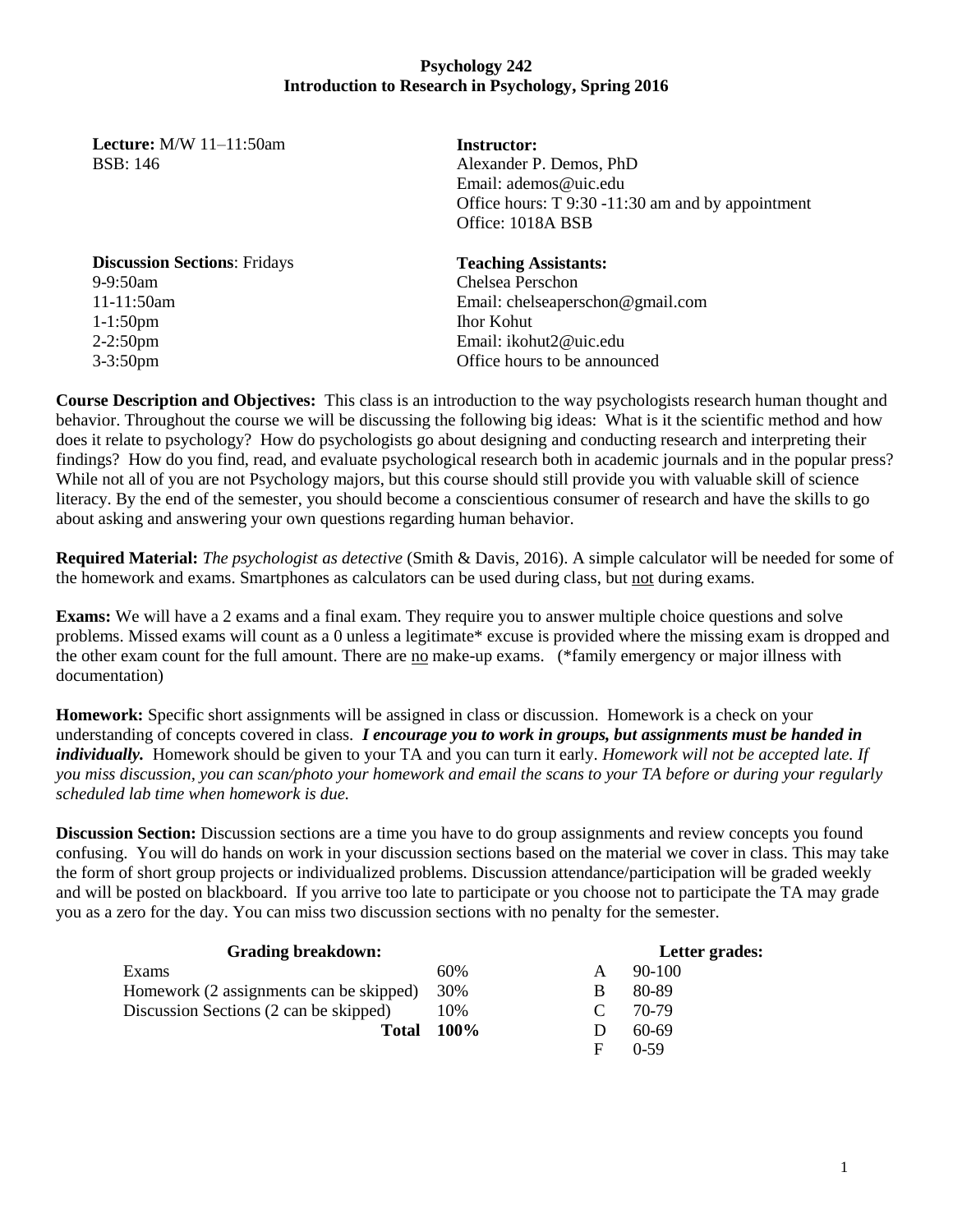## **Psychology 242 Introduction to Research in Psychology, Spring 2016**

**Email:** When emailing Dr. Demos or your TA, please indicate the course number, your section time, and a brief description of the issue in the subject line of all course-related emails. However, before emailing, please check this syllabus, the information on the Blackboard course site, and previous emails you have received to see if your question has already been answered. While we will respond to emails in a timely manner, do not expect a reply to questions that have already been addressed.

**Attendance:** Attending lecture will make the readings clearer and I will be giving examples, so attendance will ensure you doing well in the class. *Not all topics we cover appear in the book.* Coming to class is necessity. Missing discussion will hinder your ability to practice under an experienced eye. We reserve the right to give unannounced extra credit for in-class assignments or unannounced pop-quizzes. There are no makeups for missing these opportunities or for missing class demonstrations, projects, etc. that occur during class or discussion time.

**Excuses**: Disasters happen and normal life gets disrupted. It happens to all of us. This is why you can drop two quizzes/homework/discussion sections. Every excuse might be legitimate, but I am not going to play judge so no matter your reason do not ask for your excuse to override the established policy\*. \*The one exception is religious holidays on the days of exams, quizzes, and discussions. See me one week BEFORE the holiday so we can work out an alternative.

**Blackboard:** I will post relevant information about the assignments and other course information on our website. It is *your* responsibly to check it before coming to class. Please be sure to update Blackboard with your UIC e-mail address. If you fail to check your e-mail, or if e-mail sent to you is returned as undeliverable, you are still responsible for the content of that e-mail. *Note: This is not an online class so announcements made in class are not always going to be duplicated on blackboard.* 

**Academic Integrity & Class Conduct:** Don't be a twit and tweet during class. Distract me or your fellow class members with your social media nonsense (facebook, twitter, texting) may result in public embarrassment. You have been warned. There will be no tolerance for plagiarism or cheating. Cheating during exams is a serious matter and will not be tolerated. In this course, plagiarism/cheating will result in loss of credit for the exam or assignment and/or suspension from the university (see *Student Disciplinary Policy* for what qualities are academic integrity*: http://dos.uic.edu/docs/Student%20Disciplinary%20Policy.pdf)*

**Students with Disabilities:** Students who think that they may need accommodations because of a disability are encouraged to meet with me privately early in the semester. Information about reasonable accommodations is found at <https://drc.uic.edu/guide-to-accommodations/>

**Getting Help:** As the semester progresses I expect you will need help. *Do not delay is seeking help. The longer you stay confused the harder it will be to catch up.* The TAs and I am here to help you as much as we can, and if there is a problem, it is always easier to address it *before* the fact rather than after it.

**The Academic Center for Excellence** can help if you feel you need more individualized instruction in reading and/or writing; study skills, time management, etc. phone (312) 413-0031.

**Counseling Services** are available for all UIC students. You may seek free and confidential services from the Counseling Center <www.counseling.uic.edu>. The Counseling Center is located in the Student Services Building; you may contact them at (312) 996-3490. In addition to offering counseling services, the Counseling Center also operates the InTouch Crisis Hotline from 6:00 p.m.-10:30 p.m. They offer support and referrals to callers, as well as telephone crisis interventions; please call (312) 996-5535.